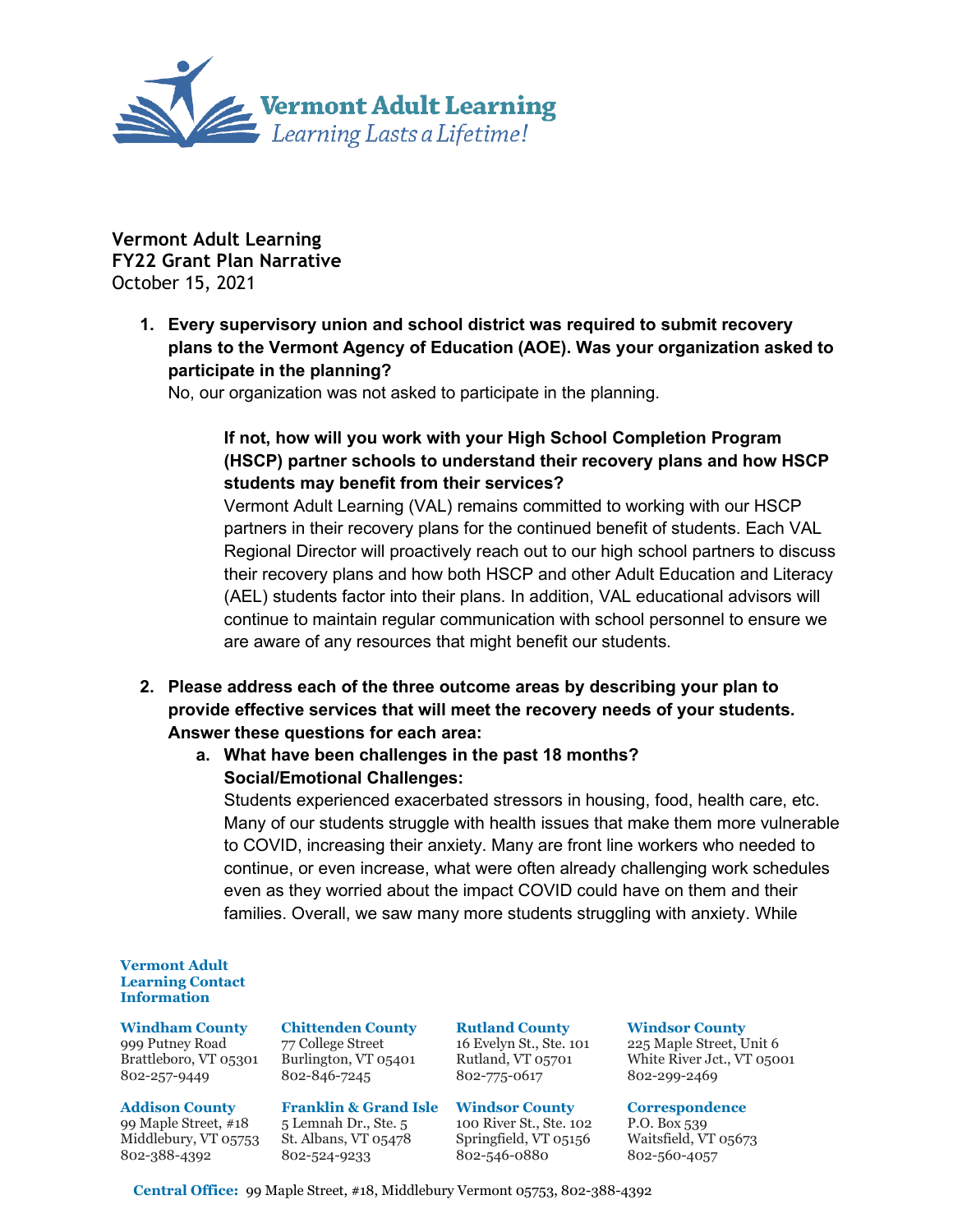students remained committed to their education plans, they struggled with the emotional challenges wrought by the pandemic. When meeting with students, staff frequently reported needing to take time to help students process these emotions/challenges before students were able to focus on instruction or other education related topics. Some students turned inward, isolating themselves and becoming uncommunicative, requiring staff to reach out repeatedly to keep them engaged in their studies. Other students sought enhanced frequency of meetings AND, if they did not have technology, VAL raised funds to get that technology in their hands.

### **Academic Challenges:**

Shifting to remote teaching and learning presented new stress for staff and students, impacting mental health. Staff observed that students---even while attending a virtual class---seemed less focused. Fears of COVID kept many from accessing in-person services even when we made them available. While some students thrived with online learning, others struggled with it or chose not to take advantage of it at all. In general, students seemed to progress more slowly academically during this time.

### **Student Engagement Challenges:**

As noted above, the social/emotional turmoil of the last 18 months had a heavy impact on student engagement, with some students dropping off completely despite extensive attempts by VAL staff to keep them engaged. Others were engaged and continued their studies, but as described above, the backdrop of stressors brought on by the pandemic, reduced the level of engagement as they were forced to focus on basic needs. At the same time, some students thrived as remote learning reduced or eliminated barriers such as transportation, scheduling challenges, childcare needs, etc.

# **b. What strategies to address these challenges were effective and how will you build on successes?**

**Social/Emotional Strategies**: VAL dedicates time to supporting the social/emotional functioning, mental health and well-being of students via outreach, deep listening, and frequent communication/engagement. For example, our Franklin/Grand Isle Learning Center staff recognized that students' needed the opportunities to talk about and process their experiences amid COVID-19. They allowed time at the beginning of each meeting for this. Investing this time up front, deepens relationships and paves the way to a clear mindset, ready to learn.

**Student engagement:** VAL educational advisors and teachers worked hard to stay connected with their students, using everything from old fashion mail and dropping packages of study materials off at students' homes to What's App and video conferences, to stay in touch and help students continue their learning. They made it a priority to check in with each and every student to find the best ways to stay in touch and to identify any barriers to their continued participation and help them address them. When they found students struggling, they referred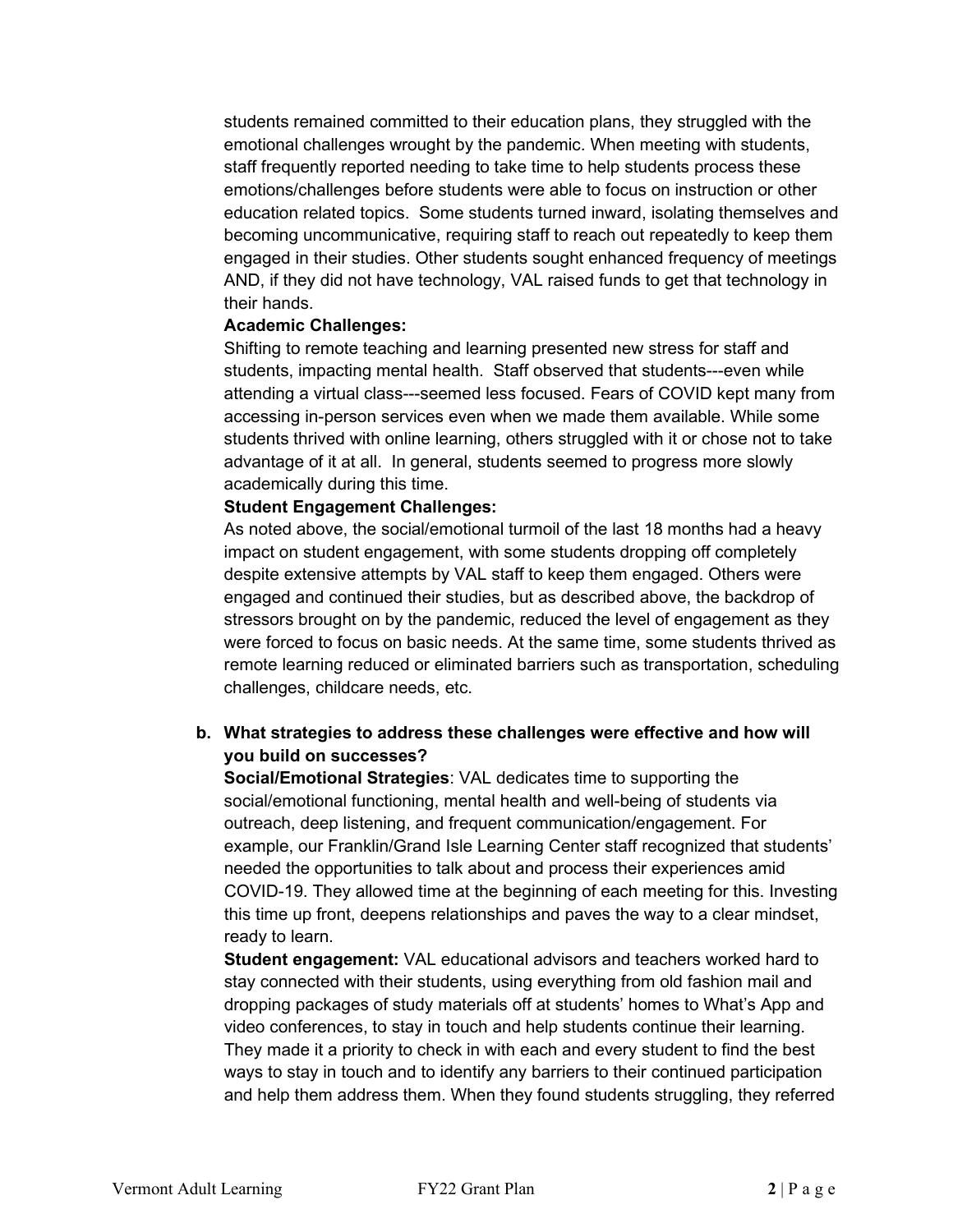them to community partners (e.g., designated agencies, food pantries, Vocational Rehabilitation (VocRehab), Rutland Mental Health--JOBS Program, etc.) to address barriers and/or needs. We found regular check-ins were extremely important and helped us address needs in a timely way so students could stay engaged.

VAL also offered FLEXIBILITY in time and space by meeting with students outside our normal hours and/or online or in-person but outside. We provided flexible ways to access learning materials, mailing them directly to students and providing technology (ChromeBooks, hot spots, etc.) and technical support so they could access the instructional materials digitally. VAL also launched its Online Learning Center, which provides virtual classes taught by a VAL instructor. This expanded the types of courses we could offer students, particularly in the smaller learning centers. These virtual classes also reduced or removed barriers around transportation and childcare for many students, as they no longer needed to leave home and travel to a VAL Learning Center for classes. Celebrations, such as graduations, "Student of the Month" highlights, and Student Profiles via VAL's social and traditional media are fun ways to promote engagement and recruit new students. A hands-on, activity-based science class offered at the Windsor Learning Center has proven very popular and is in its fourth iteration. National Adult Education Honor Society pursuit and recognition as well as student-written articles in **The Change Agent** bolster student engagement.

**Academic Strategies:** VAL developed a robust digital learning kit (e.g., Online Learning Center, IXL Platform, Burlington English, Nearpod, etc.) reinforced with quality professional development to ensure these new tools were implemented appropriately. VAL launched Professional Learning Communities (PLCs) for Teaching and Educational Advising, connecting staff across the agency to learn together. VAL hosted (and continues to host) weekly professional development sessions, teaching staff how to use new digital learning platforms.

We will build on successes by continuing and adjusting the aforementioned strategies to meet changing student needs.

## **c. What new strategies do you plan to implement in FY22?**

**New Social/Emotional Strategies:** VAL staff are designing a new, in-person class, based on a class we held in the past called Explore Your Potential. This 90-minute, activities-bases, weekly class for new students, aims to support social/emotional growth while enhancing student retention and success by fostering community among learners. Class content includes success-promoting topics such as decision-making, problem-solving strategies, and capitalizing on one's learning style.

**New Academic Strategies:** VAL is refining our Online Learning Center, building a comprehensive program, leveraging skills of all VAL instructors while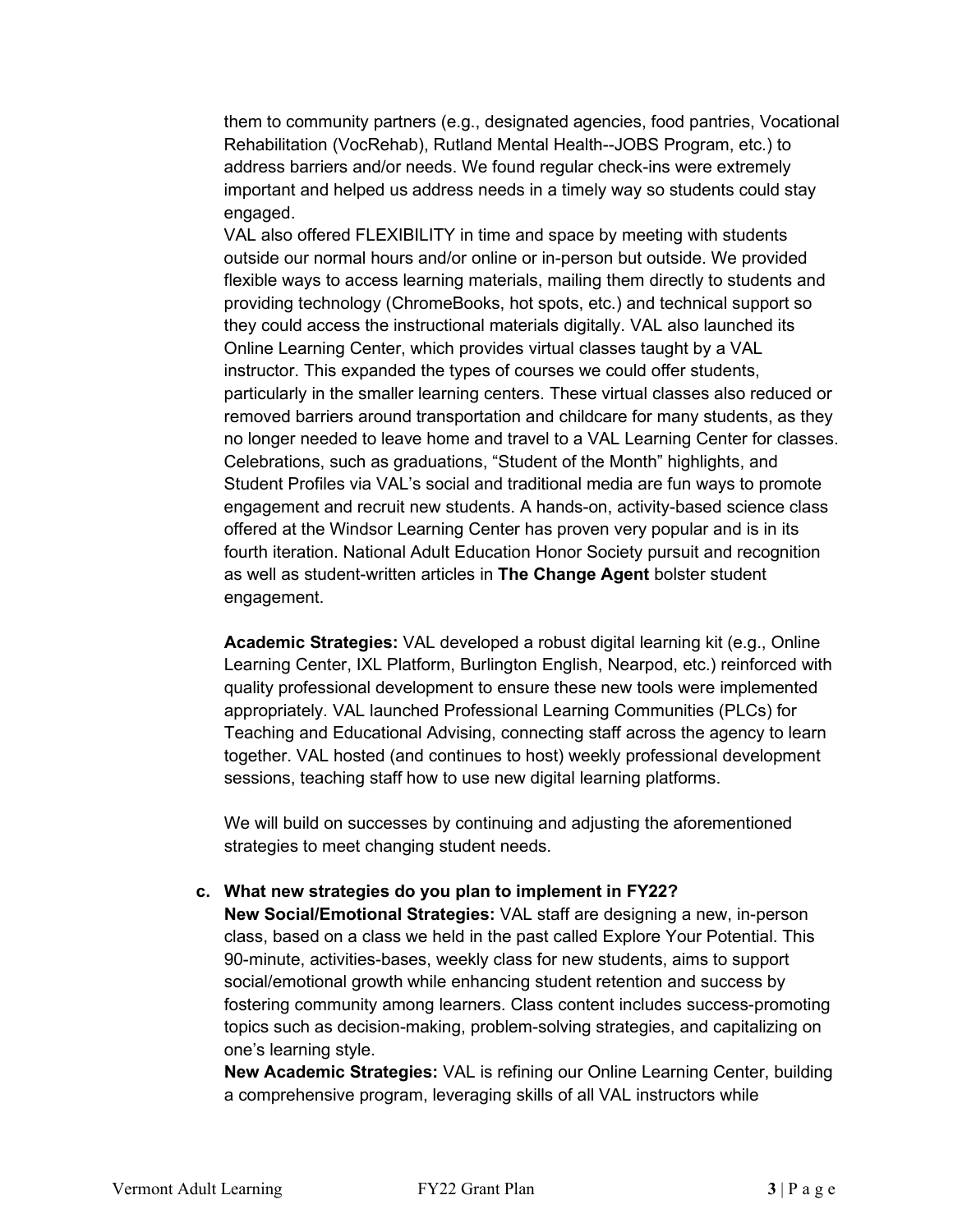presenting a robust, yet flexible, curriculum. Students have the choice of pursuing their studies in-person, online or via a hybrid model. We are assessing new students' digital skills early in the onboarding process and helping them get up to speed, allowing them to take full advantage of online options.

**New Student Engagement Strategies:** VAL will provide more flexible pathways for students, a proven strategy to enhance student engagement. VAL will present students a "Menu" of learning options, such as choices in format (online, hybrid, and/or in-person) and structure (classes, independent study with learning software, and/or independent projects), giving them choices and control in designing their education. VAL anticipates building on proven strategies for student engagement via fun classes, celebratory activities and formal acknowledgements of academic achievement referenced above. The Online Learning Center's expansion will offer more engaging learning, including opportunities for students to join classes with students from across our service area.

**d. While addressing the academic achievement and success outcome, include plans and strategies to meet performance targets and benchmarks as outlined in grant agreements (i.e., MSG, 50% progress assessment rate, etc.).**

**Academic:** VAL offers TABE Academy and courses that focus on skill gains. Nearpod is a new tool to VAL that allows us to create highly interactive virtual classes that include quizzes that are more like games, embedded activities, etc. Nearpod can be used synchronously or asynchronously, allowing students who miss a class to complete it at a later time. LACES, a database specifically designed for adult learning programs, includes a variety of views and reports that will help us more easily track whether students are receiving instruction in the areas they most need it, which students are ready for progress assessments, and other factors that can contribute to demonstrated academic improvement.

# **3. Describe plans to recruit targeted populations in FY22.**

**a. Include a description of coordinated marketing and strategies to recruit additional potential distance learning students.** 

VAL is coordinating with Vermont's three other AEL providers. We are working together to create a distilled list of key marketing messages to inform our recruitment efforts across print, social media, partner and in-person recruitment efforts. These key messages are:

-Adult Education and Literacy services change people's lives, helping them to build assets for personal success.

-Success looks different for every student, and every student's success stems from a shift in mindset.

-Our work often involves changing expectations so that students can see their own potential. We expect students to succeed, and we know that everyone needs help and encouragement to achieve their goals.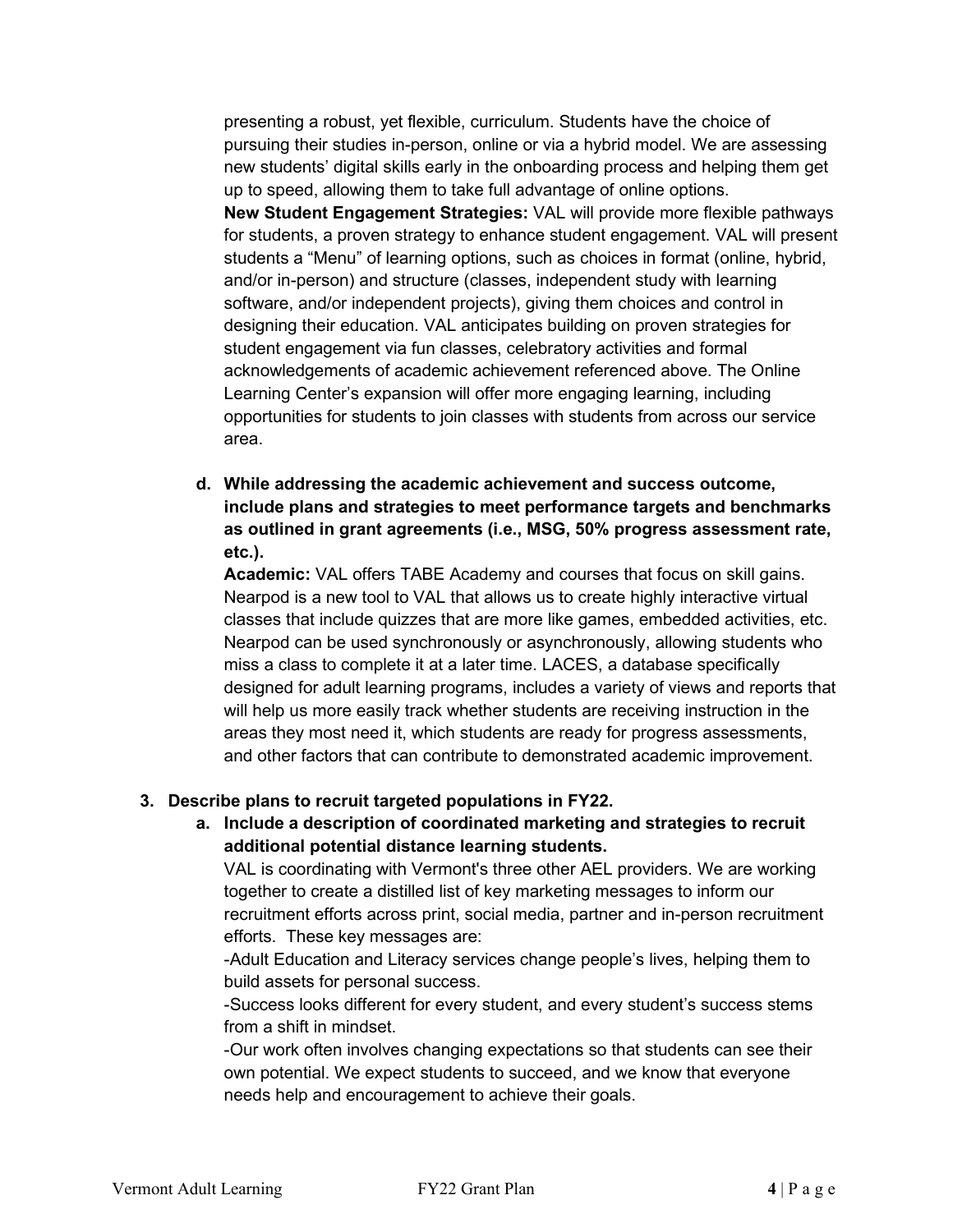-Our students are at the center of our work. We help students to dream about a future they never thought possible, believe that they can achieve that dream and learn skills and behaviors that lead to success -We tailor services to meet their distinct needs and goals.

In addition, VAL's Development & Communications Director coordinates Online Learning Center (OLC) marketing with VAL's OLC Director. Strategies include regularly promoting the OLC and other AEL services via: VAL Website (e.g., Homepage Revolving Headlines, OLC listing on Services page); Social Media (e.g., postings and paid ads on Facebook/Instagram, stories on Blog; Tweets via Twitter; News Releases to print media; Flyers; Profiles of Students; and Word of Mouth in response to student inquiries.) VAL continues to develop a schedule of online courses designed for skill building for specific NRS levels (2-3, 4, 5), GED, employment, personal finance, and English Language Learners. VAL's Online Learning Center has developed a [Student Course Catalog](https://sites.google.com/vtadultlearning.org/course-catalog) using Google Sites. The link is distributed to current and prospective students, and partners (such as Community College of Vermont, VocRehab, Migrant Ed, etc.) This catalog also includes information about VAL's services and locations.

VAL's Marketing and Public Relations Plan is included at the end of this document beginning on page 10.

**b. Targeted populations include: English Language Learners (ELLs), adults with low literacy levels, and individuals with barriers to employment.** VAL's website is readily available for swift translation from Afrikaans to French to Polish to Zulu. VAL maintains a digital Portfolio of Branded Materials that staff can print on-demand to ensure up-to-date information and to prevent wasted paper. Specific Recruitment Materials in the Portfolio include: Profiles of students in HSCP, ELL and Workforce Development programs; List of Programs, Program Description Sheets, etc. Please see the Marketing Plan and Strategic Plan for Outreach and Marketing at the end of this document for more information.

In addition to our other efforts, we continue to work closely with a wide range of other organizations that work with these target populations to ensure they are aware of our work and will refer clients to us when appropriate. Our ELL advisor in Chittenden County, is a leader in coordinating ELL services among organizations that provide English Language instruction in Chittenden County. This includes the Association of Africans Living in Vermont (AALV) and U.S. Committee for Refugees and Immigrants (USCRI). ELL staff also regularly meet with UVM's Migrant Education Program to discuss how they can better collaborate and support each other. Frequently this means making referrals to each other's programs.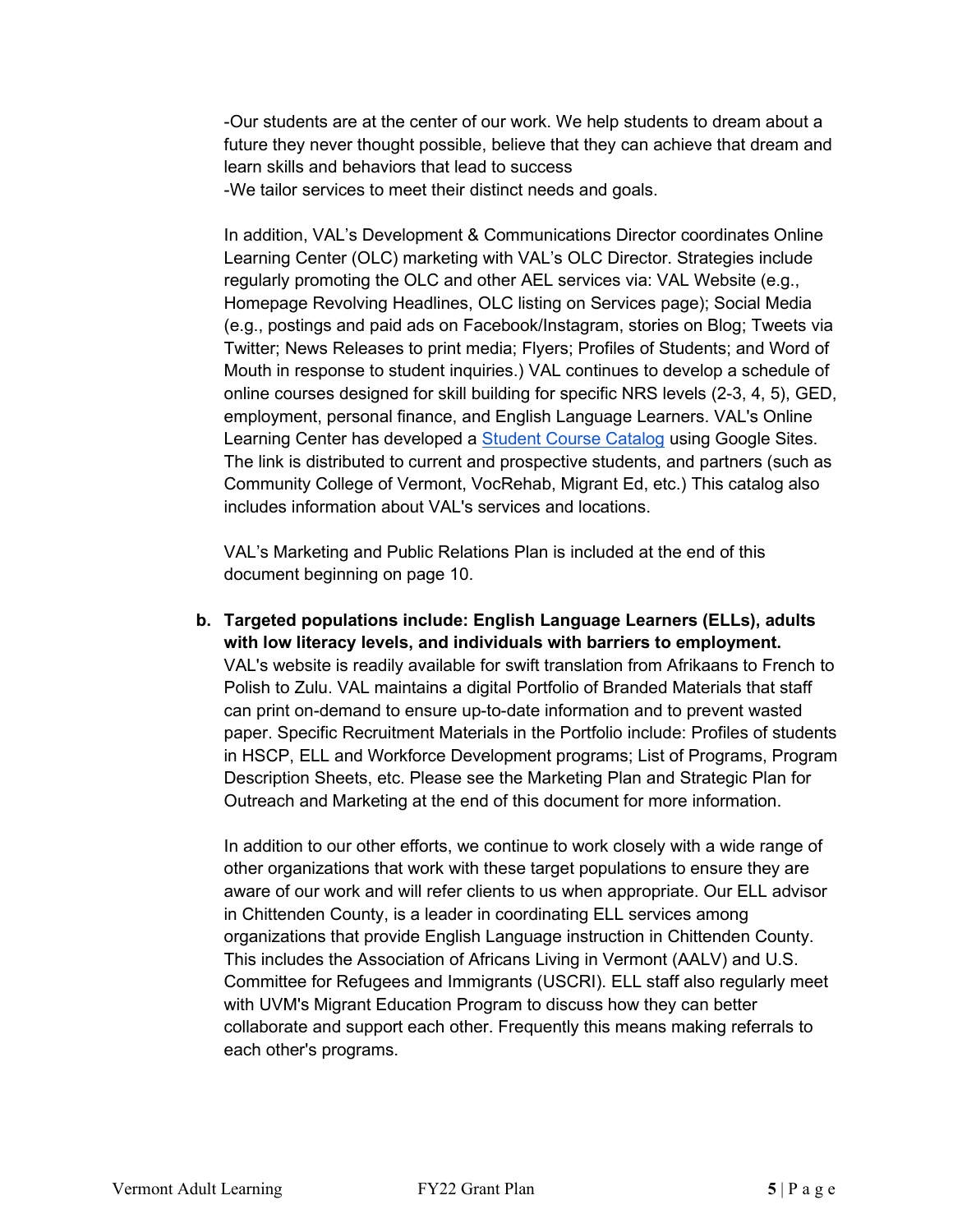- **4. The Workforce Innovation and Opportunity Act (WIOA) grant application requested metrics under Consideration 10.b. Please revise your response and submit. Explain how the program will show evidence of success for a specific, implementable plan ensuring that all Vermont adult education students are introduced to the following opportunities in their region and/or state:**
	- **Career Technical Education including Adult career and technical education;**
	- **Postsecondary education; and**
	- **Employment.**
	- **Provide analysis of key metrics that will be used to determine success of this plan.**

Every VAL student is assigned an educational adviser who meets with them regularly throughout their time with us. From the very first meeting, advisers begin to work with students to discover their career interests and talents. Throughout their studies at VAL, advisors continue to help students explore their career options and introduce them to Career Technical Education (CTE), post-secondary, and employment opportunities related to their career goals.

According to the Student Outcomes (Goals) Report, 123 VAL students identified a goal of entering post-secondary education or job training and 8 of those students achieved that goal (6.5%). We will increase that to 15% in FY22. According to the same report, 7% of students with the goal to obtain a job, met that goal while 27% of students with the goal of retaining a job, met that goal. In FY22 we will increase those by 10% to 8% and 30% respectively.

It is more difficult to measure the number of students who participate in CTE since that can take several different forms. Students who are in HSCP and co-enrolled with a high school can participate in CTE through the high school. Unenrolled HSCP students may take daytime CTE courses, in which case the town pays for that, or evening courses, in which case the cost is covered under HSCP. Other VAL AEL students have also taken CTE courses paid for using other funding sources. In short, we do not have historic data to guide us in setting a target for this metric. A review of FY21 HSCP invoicing shows about 8 students taking courses at CTE centers (not counting Ed to Go classes). Other funding paid for at least one other student to attend CTE courses. We will track this more closely in FY 22 and we would expect to have about 20 AEL students who participate in CTE courses.

**5. Describe Integrated Education and Training (IET) program plans and strategies.** 

As the COVID-19 Pandemic wanes, VAL is seizing opportunities to design, deliver and grow IET programs to address significant workforce shortages.

**Energy Works: Green Jobs, Green Outcomes (Current):**

**Plan:** VAL launched this 2-year (multiple cohort cycles) program with a pilot group in September 2021. The program prepares Vermonters, with a focus on low-income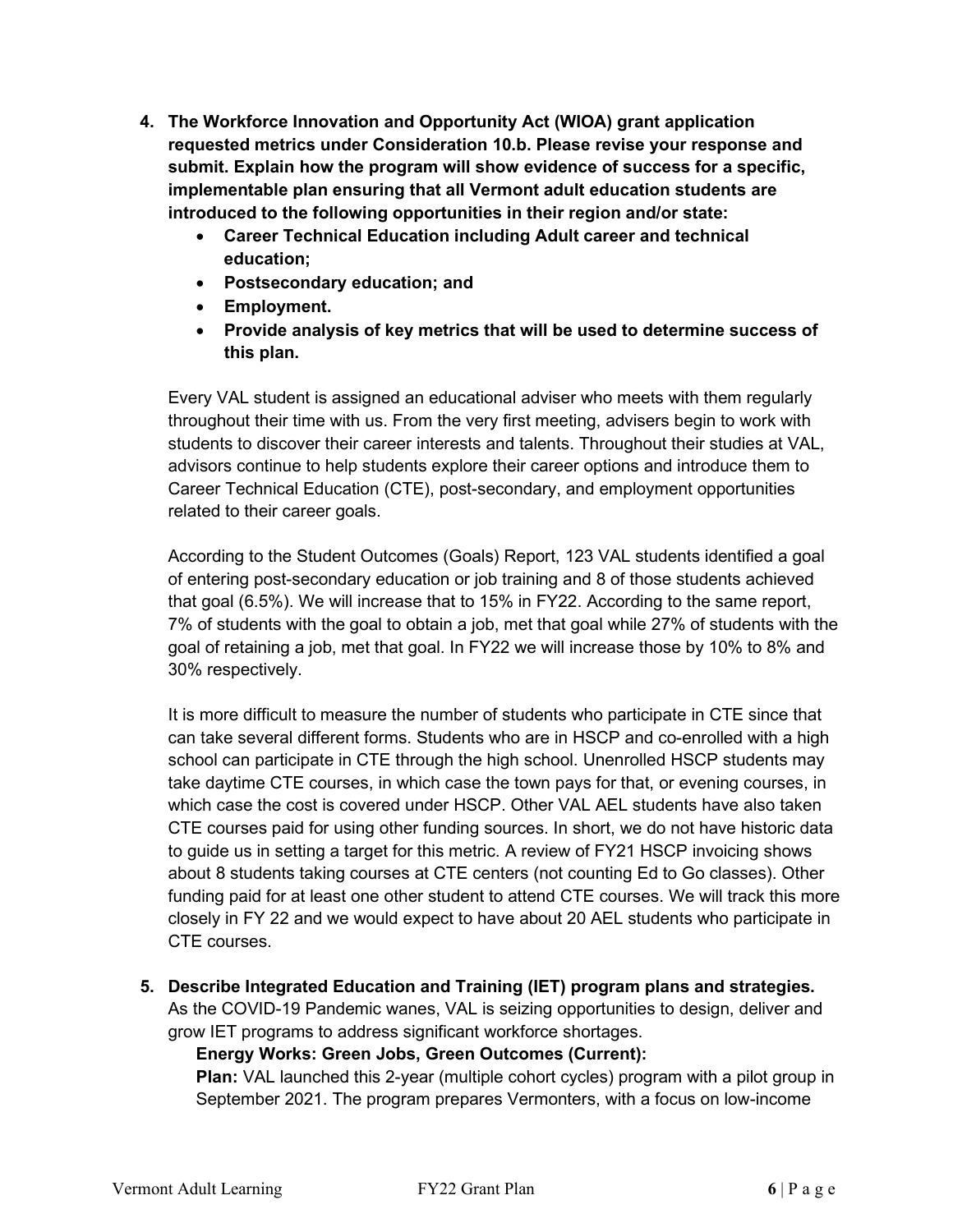individuals, for well-paying careers in weatherization, solar panel installation, and heat pump installation while also expanding access to these sustainable energy sources to low-income households. The sessions vary in length to match the level of training required for the job. While we initially expected an even mix of the three types of training, recent developments at the state and federal level have made it clear that weatherization is a priority so we will be focusing on weatherization training. We expect to run six weatherization sessions in FY22, starting in September and running roughly every other month, and at least one heat pump installation training. Participants in the weatherization program will earn the Building Performance Institute's (BPI) Building Science Principles certification. Participants in the heat pump and solar panel programs will also earn certifications; we are working with employers and others to identify the best options for these certifications. While our pilot group did not include all the required components of an IET, we are working to build those into subsequent sessions.

**Strategies:** Collaborate with partners (i.e., Vermont Department of Labor, VocRehab, Energy Efficiency VT, local employers, etc.) to provide wrap-around support and access to high-demand, well-paying jobs.

# **Leadership Champlain (LC) Project: Upskilling Employees, Strengthening Employers (October 2021-July 2022):**

VAL submitted a successful proposal to the Lake Champlain Regional Chamber of Commerce's Leadership Champlain initiative.

**Plan:** A Leadership Champlain Team will conduct a needs assessment to identify Chittenden County employers interested in exploring workplace-based educational opportunities (ELL, basic skills, high school completion, etc.) to strengthen, grow and retain their workforce.

**Strategies:** VAL will learn suggested strategies and interested employer contacts in July 2022 when the LC Team completes its work.

VAL's IET programs integrate opportunities to earn educational credentials (e.g., high school diploma, GED, etc.) alongside job training.

# **6. Describe Integrated English Literacy and Civics Education program plans and strategies (if applicable).**

All of VAL's ELL classes integrate civics and citizenship education with English literacy. We use Burlington English (BE), an online educational program that integrates civics training and workforce preparation training into the teaching English Language. With the launch of our Energy Works program in the fall of 2021, we will have an IET program to connect with our ELL classes by the end of the fiscal year. While that program is currently being piloted in Rutland, it is open to students from throughout Vermont and we are working with our partners to develop online and hybrid versions that would make it more accessible for students from other areas. We are also working to expand it to other areas, particularly Chittenden and Franklin Counties where there has been a great deal of interest from employers and workforce development groups. Weatherization seems to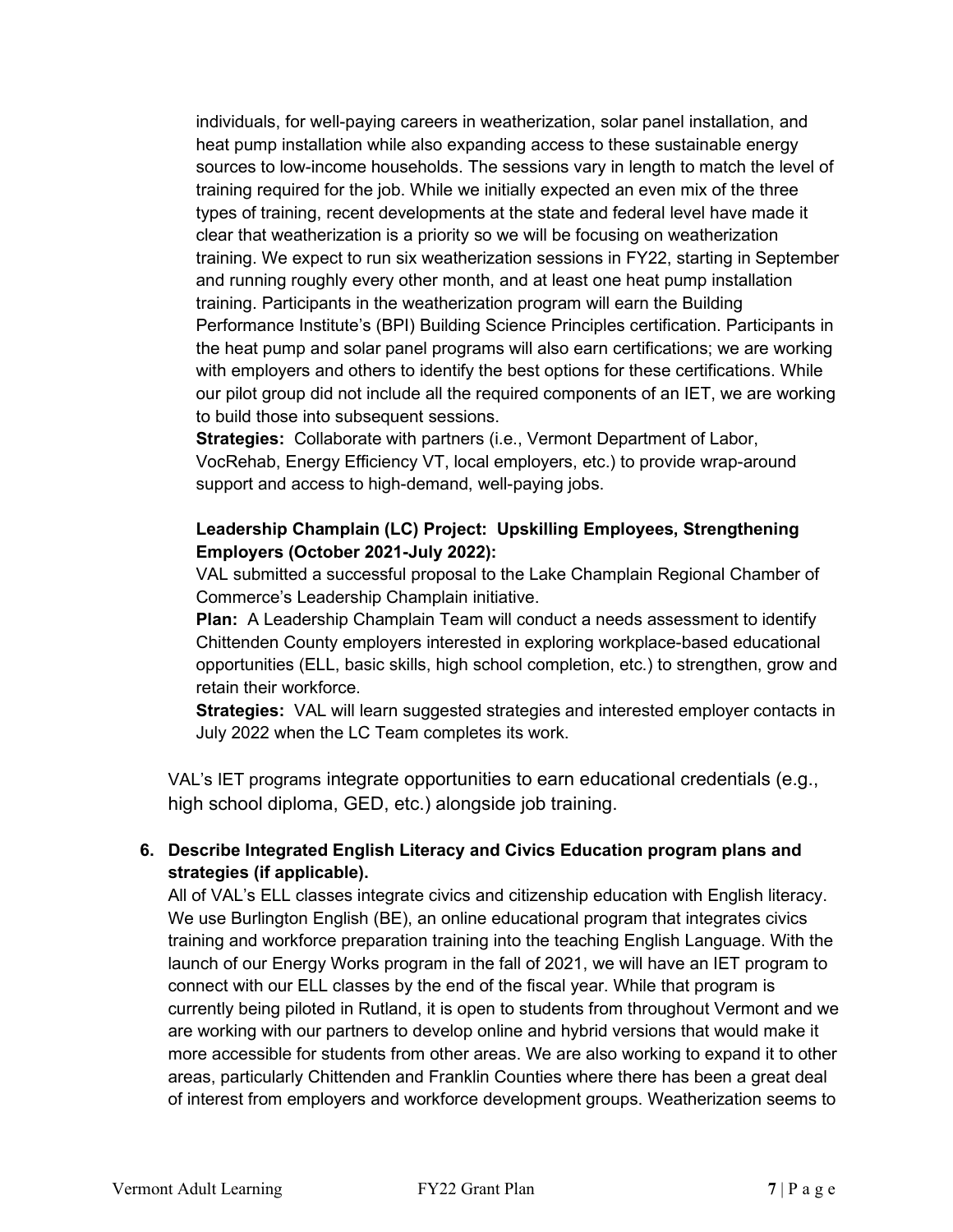be a statewide priority so we will probably focus on that area initially but hope to include all three areas of the Energy Works program eventually. We are currently seeking funding to support this expansion and may be able to move forward expanding the program as early as spring of 2022 if our efforts to secure funding are successful. In addition to these programs, we have recently submitted a proposal to UVM medical Center to run a health care IET program specifically for ELL students. Based on our experience supporting students in LNA courses, we feel a pre-LNA course is important to give ELL students the foundational language skills and basic health care background they need to be successful in LNA courses. Many ELL students quickly fall behind if they do not have this background on day one of an LNA course. The UVM Medical Center program will have two tracks- one for students preparing to go into an LNA course and one for students who want to become Personal Care Attendants (PCA). These courses are designed to provide industry-specific skills while enhancing students' ability to speak English.

**7. Describe professional development plans for FY22 and include any requests for specific topics for statewide AOE-sponsored events.**

VAL has established three Professional Learning Communities (PLCs): advising, teaching, and ELL. These groups meet every one to two months (varies between groups and from season to season) to provide staff with support and professional development. Each PLC is developing (or has developed) goals and a schedule for the coming year. For instance, the Instructional PLC has set these goals:

- Create a safe space where thoughts, concerns, and ideas are shared.
- Provide opportunities to collaborate on curriculum.
- Strengthen our teaching practices (both remote and in-person)
- Provide an opportunity for instructional insight to be shared with the leadership team

Below are some of the goals the Advising PLC has set for FY22:

- Strengthening referrals to community partners and creating a statewide referral network for our students.
- Learn more about / implement elements of appreciative advising
- Widening our understanding of career clusters / career pathways
- Develop more positive specific / asset-based language
- Strengthening student engagement/retention

In addition, VAL has established a Diversity, Equity, and Inclusion committee whose work includes creating professional development opportunities.

Some topics that we would like to see offered as AOE-sponsored statewide professional development include:

● Special Education for adult Educators: What we need to know about 504 plans, including training on how to write them. Also, we understand there are some changes in special education happening and we would like to know more about those and how they may (or may not) affect the students we work with.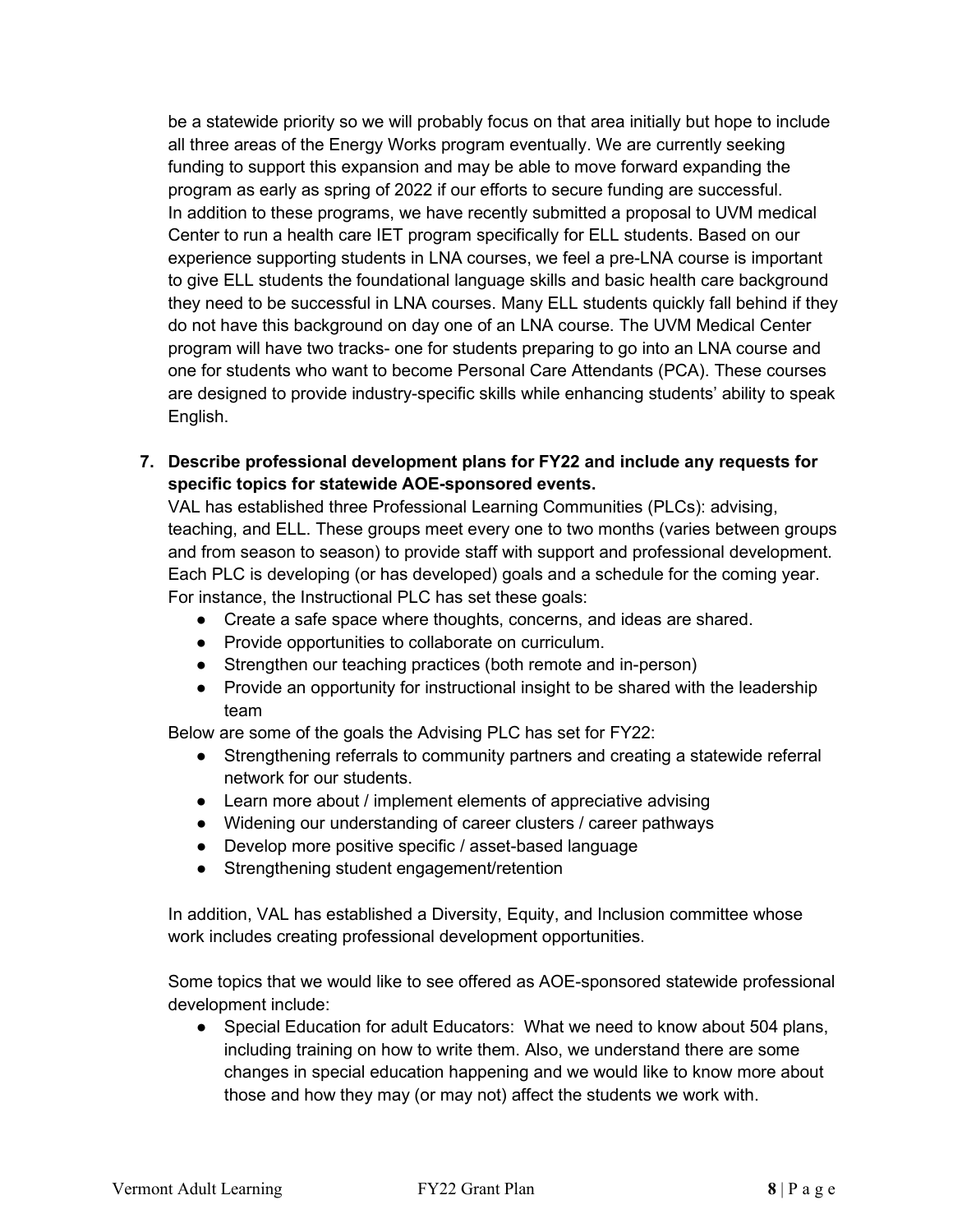- Managing online classes: We have come a long way in the last 18 months in terms of providing distance learning, but we know there is more to learn. In particular, we would like to learn more about setting expectations in the online classroom with adult students.
- **8. Describe up to two (2) targeted areas of technical assistance that you would like to request from the AOE.**

VAL requests technical assistance with:

- a. What services school can/should be providing to HSCP students, both coenrolled and unenrolled, so we can better advocate for our students.
- b. Regular, maybe quarterly, check-ins with written guidance on the various metrics we are being measured on/data we need to collect, both existing and, especially, some of the newer ones (career services data, employment/post-secondary surveys, etc.)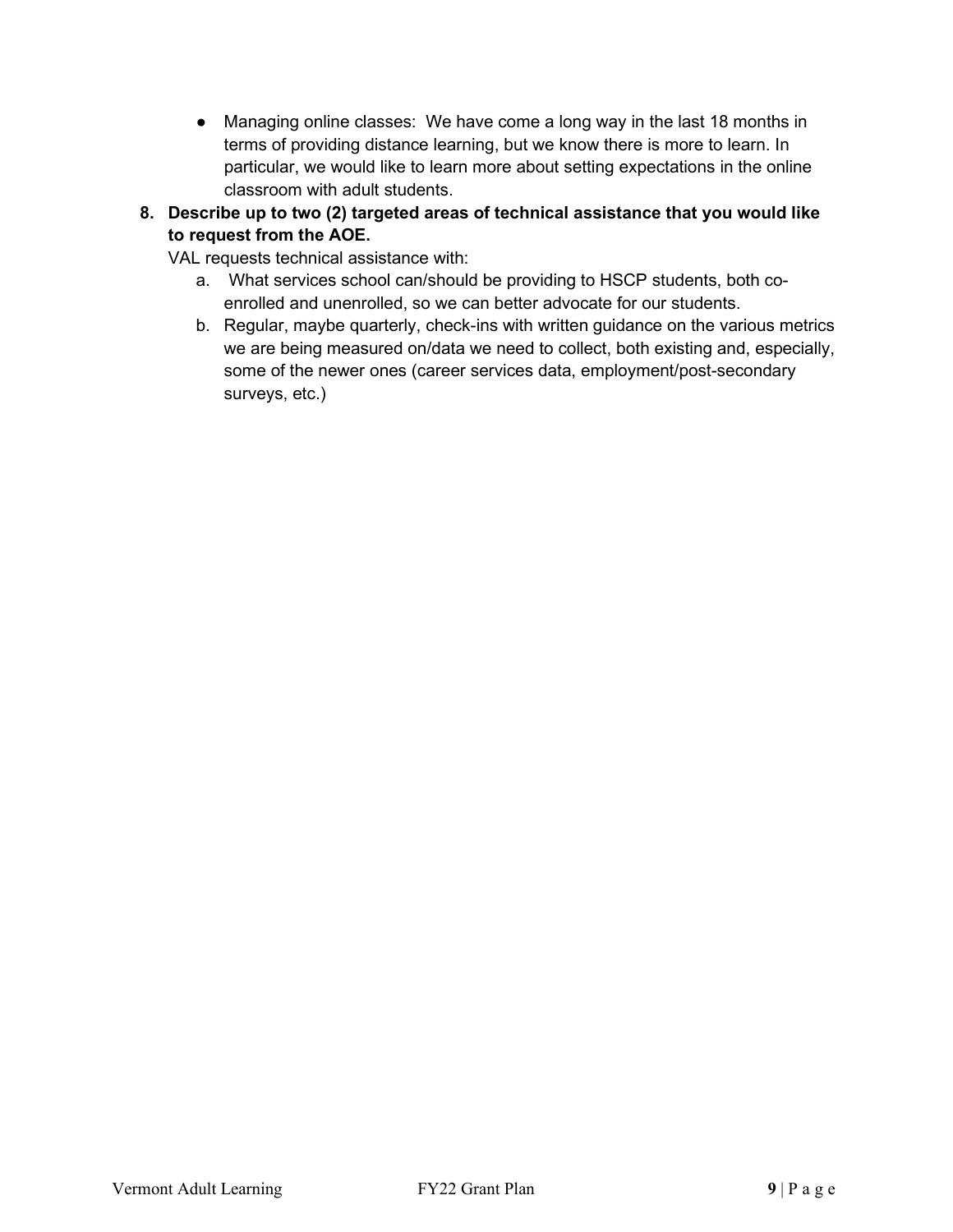# *Vermont Adult Learning --- Marketing and Public Relations Plan*

## *This plan is realized by VAL's Development & Marketing Director in consultation with our Development & Marketing Advisory Team and Leadership.*

### **Objectives**

- Promote clarity of our message in all communications (print, electronic, social media, etc.) across the agency
- Build on existing capabilities and reputation, serving a broader base of clients
- Raise profile among prospective clients, donors, legislators, government partners, educators, media and the business community
- Partner with cross-sector allies to add value to services while promoting collaboration
- Implement a public relations plan integrating traditional PR and social media
- Recruit students/participants
- Enhance services for New Americans

#### **Obstacles**

- Economic uncertainty threatens traditional funding streams and donor support
- Public perception of ELL/non-traditional students may reflect misunderstanding
- Agency culture is not naturally focused on marketing and PR --- folks are busy "doing the work" of teaching, advising, testing, transitioning, etc.

### **Critical Success Factors**

- Buy-in from Board, Leadership, Staff
- Ample Resources
- Generating Compelling Content (Qualitative & Quantitative---RBA)
- Staffing

### **Target Audiences**

| <b>Target Audiences:</b> |                            |                           |
|--------------------------|----------------------------|---------------------------|
| <b>Students</b>          | <b>Donors</b>              | Media                     |
| Alumni                   | Legislators                | <b>Business Community</b> |
|                          | Gov't Officials   Partners |                           |

## **STRATEGIES**

#### **Public Relations**

Implement a series of *proactive* and *reactive* strategies, raising agency profile in publications and within organizations of greatest importance to our work.

#### **Tactics:**

- **Media Kit:** Develop paper and electronic versions, reflecting agency's new branding.
- **Press Releases:** Develop and distribute press releases leveraging agency successes and other news-worthy angles. (Quantify? One per month?)
- **Donor Advocacy:** Proactively cultivate relationships with prospective donors; deepen and broaden relationships with existing donors; foster opportunities for service, connection and giving; host informative events